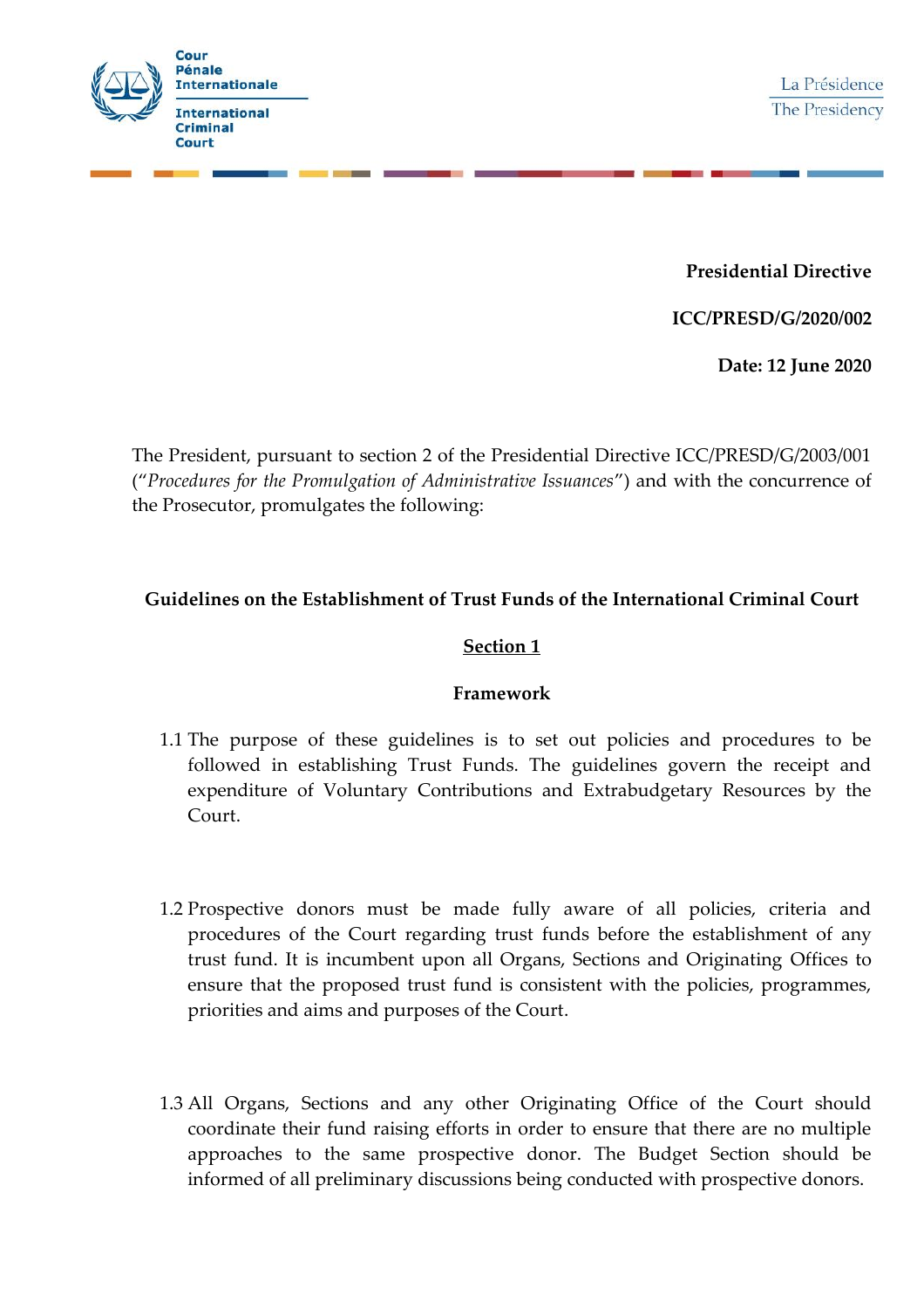#### **Definitions**

For the purpose of this Presidential Directive, the terms below are defined as follows:

- 2.1 "Pledge" means a written commitment by a prospective donor to make a contribution to a Trust Fund. (A written commitment which is subject to the need to secure an appropriation or other national legislative approval is not considered a Pledge);
- 2.2 "Voluntary Contribution" means a payment or a Pledge to make a payment in cash or in kind to a Trust Fund;
- 2.3 "Trust Fund" means an account established with specific terms of reference or under specific agreements to record receipts and expenditures of Voluntary Contributions for the purpose of financing wholly or in part the cost of activities consistent with the Court's aims and policies;
- 2.4 "Extrabudgetary Resources" means all funds other than those received under Article 115 of the Rome Statute and those derived from revenue-producing activities;
- 2.5 "Originating Office" means the section or office of the Court which initiates the establishment of the programme to be funded, in part or in whole, by Voluntary Contributions;
- 2.6 "Implementing Office" means a section, unit or office within the Court which has been given responsibility for managing all aspects of the work programme to be financed from a given Trust Fund;
- 2.7 "Cost Plan" means a schedule of estimated expenditures for a programme or project by object of expenditure or budget line, subdivided by the calendar year;
- **2.8** "Programme Support Costs" means administrative and technical costs incurred in the implementation of programmes and projects financed from Extrabudgetary Resources, including Trust Funds.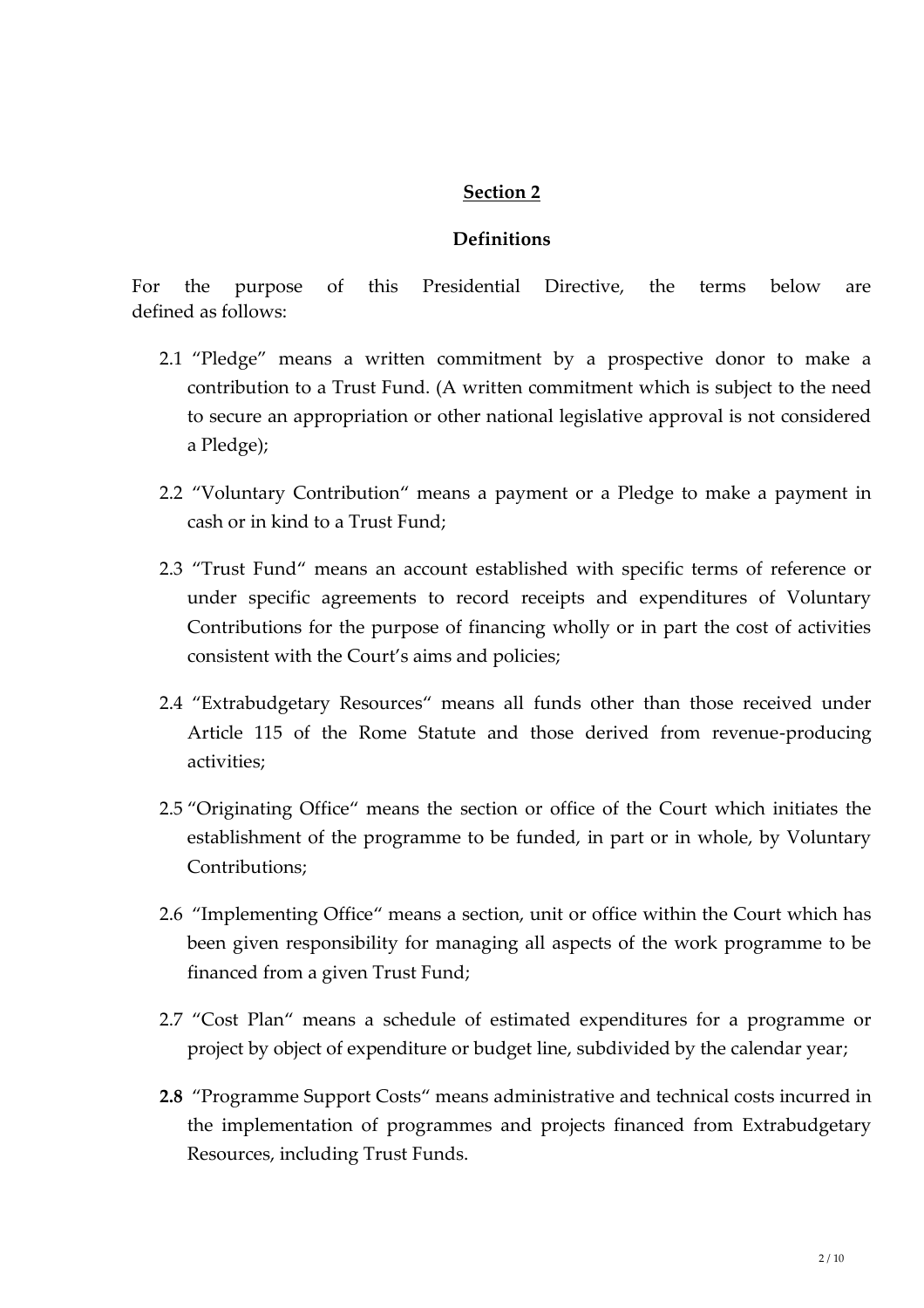### **Authority**

- 3.1 Article 116 of the Rome Statute provides for the adoption of criteria for the receipt of Voluntary Contributions by the Court. These criteria were adopted by Resolution ICC-ASP/1/Res.11. The establishment and management of Trust Funds are governed by the Court's Financial Regulations and Rules. The establishment and management of Trust Funds also require observance of the Court's Staff Regulations and Rules, and any other relevant policies or procedures promulgated by the President or the Registrar.
- 3.2 These Trust Fund Guidelines are adopted in light of the Registrar's responsibilities under the Financial Regulations and Rules with regard to the establishment and management of Trust Funds.
- 3.3 Under the provisions of Resolution ICC-ASP/1/Res.11 and these Trust Fund Guidelines, special care must be exercised to ensure that the operations financed from such funds are consistent with the objectives, policies and procedures of the Court.
- 3.4 Proposals for all Trust Funds are to be considered within the context of the overall policy, programme and priority-setting decisions of the Assembly of States Parties as expressed in its resolutions and the budget.

## **Section 4**

## **Functional Responsibilities within the Registry**

4.1 A general description of the functional responsibilities within the Registry for the establishment and management of Trust Funds is contained below.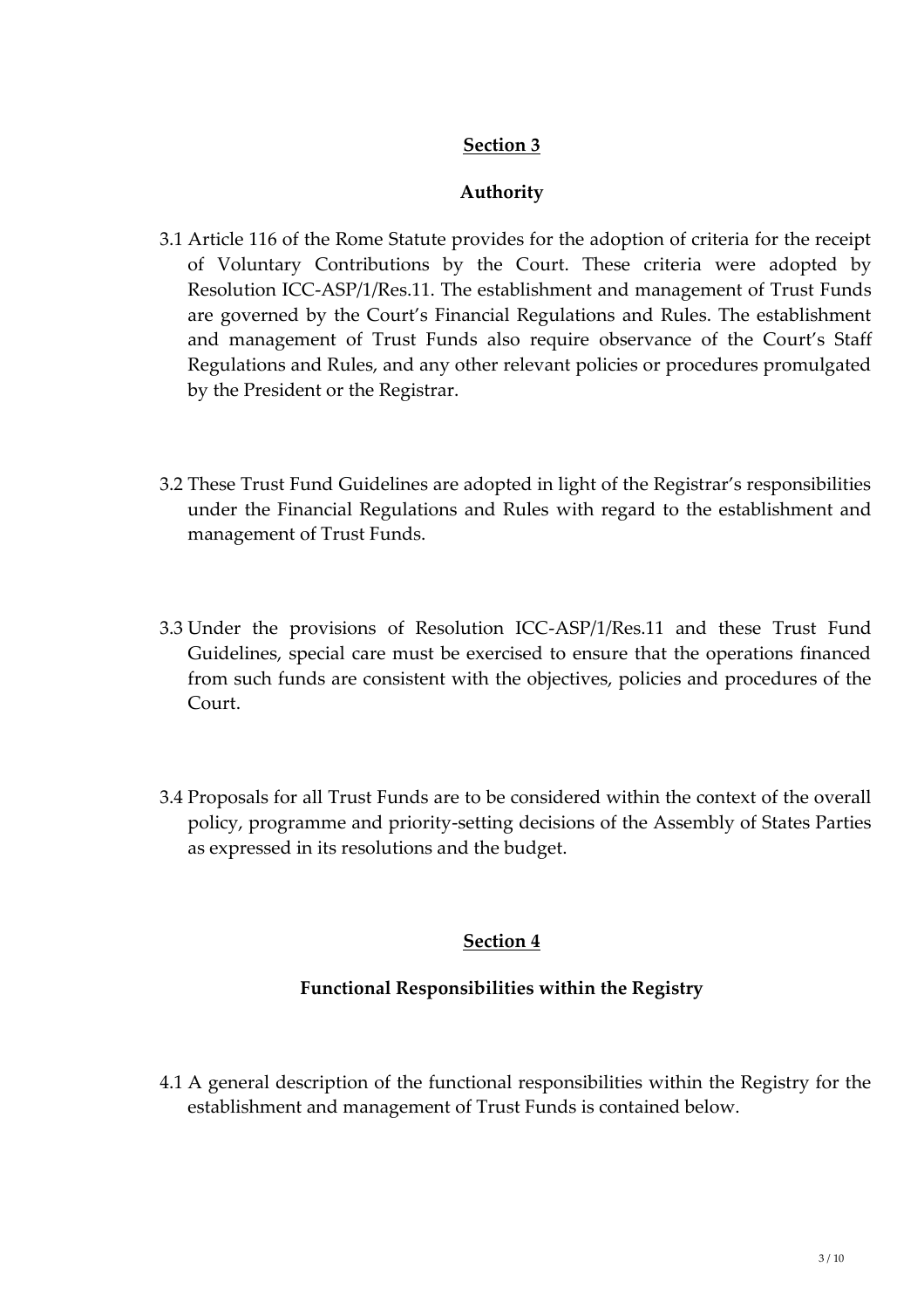- 4.2 The establishment and management of Trust Funds include the following functions:
	- (a) Preliminary activities;
	- (b) Establishment of Trust Funds;
		- (i) Trust Funds established by the Assembly of States Parties;
		- (ii) Trust Funds established by the Registrar;
	- (c) Acceptance of Pledges;
	- (d) Conclusion of agreements;
	- (e) Administration of Trust Funds;
		- (i) Collection, custody and investment of Voluntary Contributions;
		- (ii) Preparation of Cost Plan;
		- (iii) Spending authority;
		- (iv) Implementation Control;
		- (v) Financial Reporting;
	- (f) Audit;
	- (g) Closure of Trust Funds.

#### **Description of the Functional Responsibilities within the Registry**

5.1 Preliminary Activities

The Originating Office is encouraged to conduct discussions with prospective donors regarding the possibility of making voluntary funds available to the Court for the support of its activities. However, no commitments may be made regarding the approval of a Trust Fund in the course of such discussions.

5.2 Establishment of Trust Funds

Trust Funds may be established by the Assembly of States Parties or by the Registrar.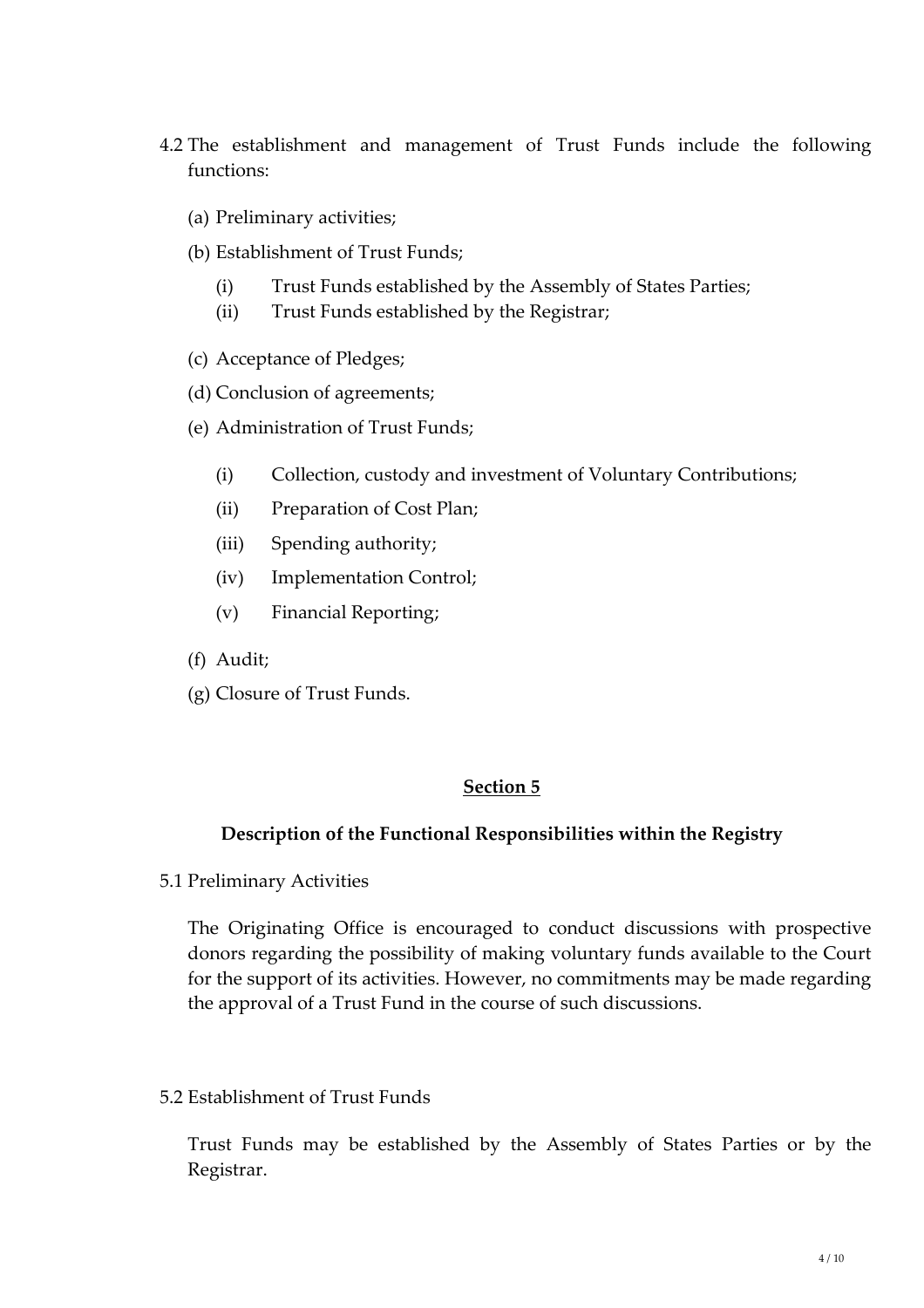- (a) Trust Funds established by the Assembly of States Parties
	- (i) When a Trust Fund is established by the Assembly of States Parties, the terms of reference of the fund are set out in the Assembly resolution or in documentation referred to in the resolution.
	- (ii) A proposal or draft resolution recommending that the Assembly of States Parties should establish a Trust Fund shall be accompanied by a report from the Registrar on the administrative and financial implications of the proposal. A statement regarding the direct or indirect financial implications, if any, for the regular budget is to be included in the report.
- (b) Trust Funds established by the Registrar
	- (i) Financial regulations 7.2 and 7.3 provide that Trust Funds may be established by the Registrar. The Registrar shall ensure that the purpose of a Trust Fund is clearly defined and that it is administered in accordance with the Financial Regulations and Rules of the International Criminal Court, with their related procedures and with Resolution ICC- ASP/1/Res.11 before establishing the fund. As appropriate, the heads of sections of the Court, in particular Legal Office, Human Resources, General Services, Finance and Budget will be consulted in order to ensure that the aims, purposes, terms and conditions of such Trust Funds are consistent with over-all policy directives and guidelines, regulations, rules and legal and administrative requirements.
	- (ii) It is to be ascertained whether the establishment of a Trust Fund by the Registrar might directly or indirectly involve any financial liability for the Court. In the event that it is determined that such a liability may exist, the proposal is to be referred to the Committee on Budget and Finance for it to seek approval of the Assembly of States Parties before the proposal is approved by the Registrar.

## 5.3 Acceptance of Pledges

(a) Pledges can be accepted only after the Trust Fund has been formally established. A Pledge may be accepted by the Registrar or by officials having the necessary authority to do so as delegated by the Registrar.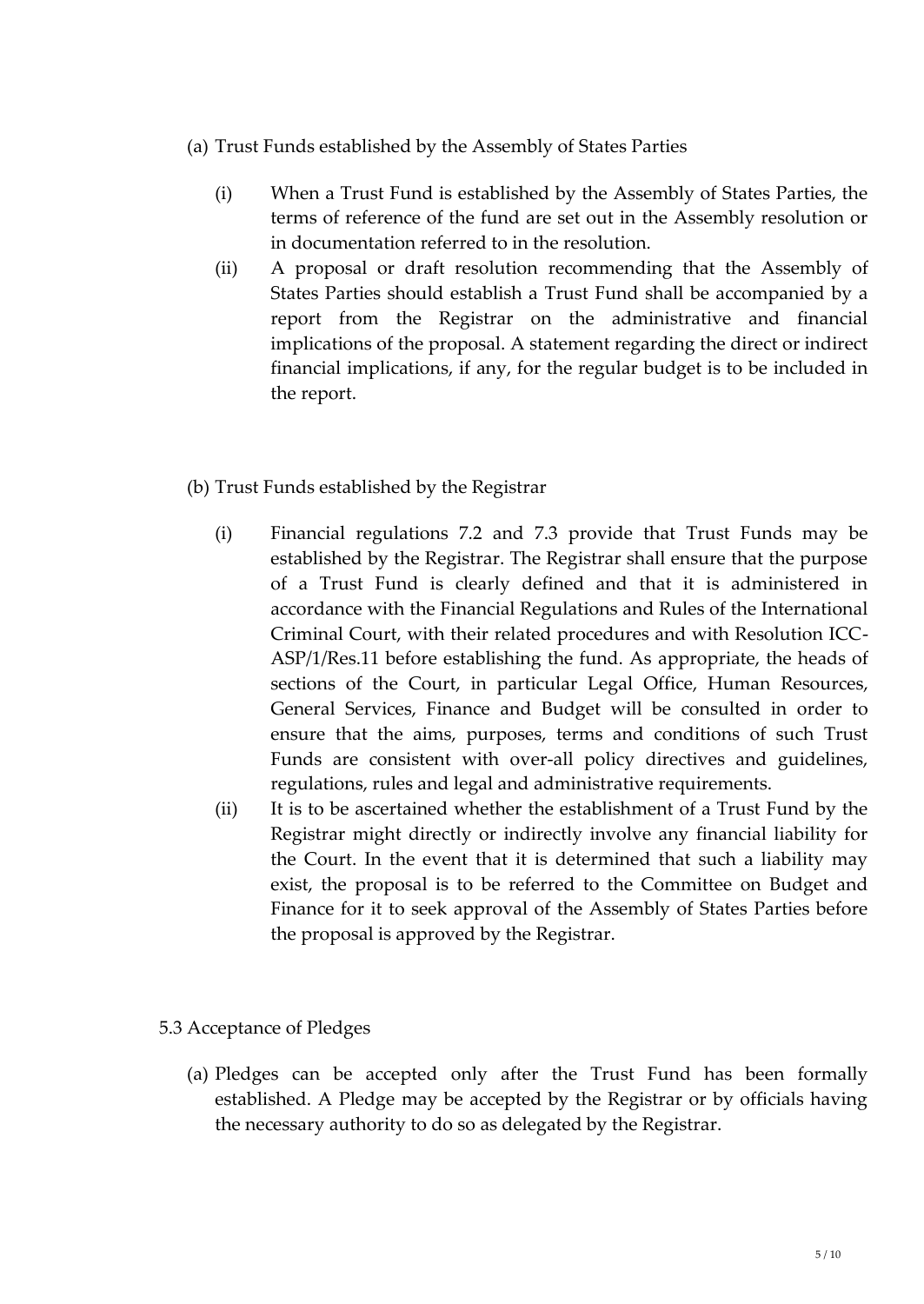- (b) Discussions with prospective donors may be carried out by programme managers responsible for the related activities regarding the possibility of contributing to Trust Funds.
- (c) Contributions to Trust Funds may be accepted in euros or other fully convertible currencies. Contributions in currencies which are not convertible may be accepted only if the Registrar determines that the currency can be fully utilized in the implementation of the related activity.
- (d) The making of a Pledge and its acceptance are to be recorded in an exchange of letters, or, if deemed appropriate, in a more formal agreement.
- (e) A prospective donor should be made aware that all activities including engagement of personnel and procurement of supplies or equipment financed from Trust Funds are subject to the regulations, rules, policies and procedures of the Court. Exceptions to such regulations, rules, policies or procedures are not permissible, unless specifically authorized by the Registrar or on his behalf by officials having the necessary delegated authority under applicable regulations, rules and procedures.
- 5.4 Conclusion of agreements
	- (a) When a Trust Fund is established by the Assembly of States Parties or when a general Trust Fund is established by the Registrar, the conclusion of an agreement between the Court and prospective donors may not be necessary. If the conclusion of an agreement is deemed necessary by the Registrar, the preparation of such an agreement will be the subject of consultation between the Registrar and other offices concerned, including the Registry Legal Office.
	- (b) Trust Fund agreements set out the purposes of the Trust Funds and the modalities for the payment, receipt and expenditure of fu nds. Matters relating to other aspects of the relationship between Governments and the Court (such as relations with a host Government in respect of the holding of a conference, the establishment of a centre or other institution, the contributions of Governments towards the expenses of the International Criminal Court office or matters relating to privileges and immunities to be accorded by Governments) are to be the subject of a separate agreement on which the Registry Legal Office should be consulted and established procedures followed.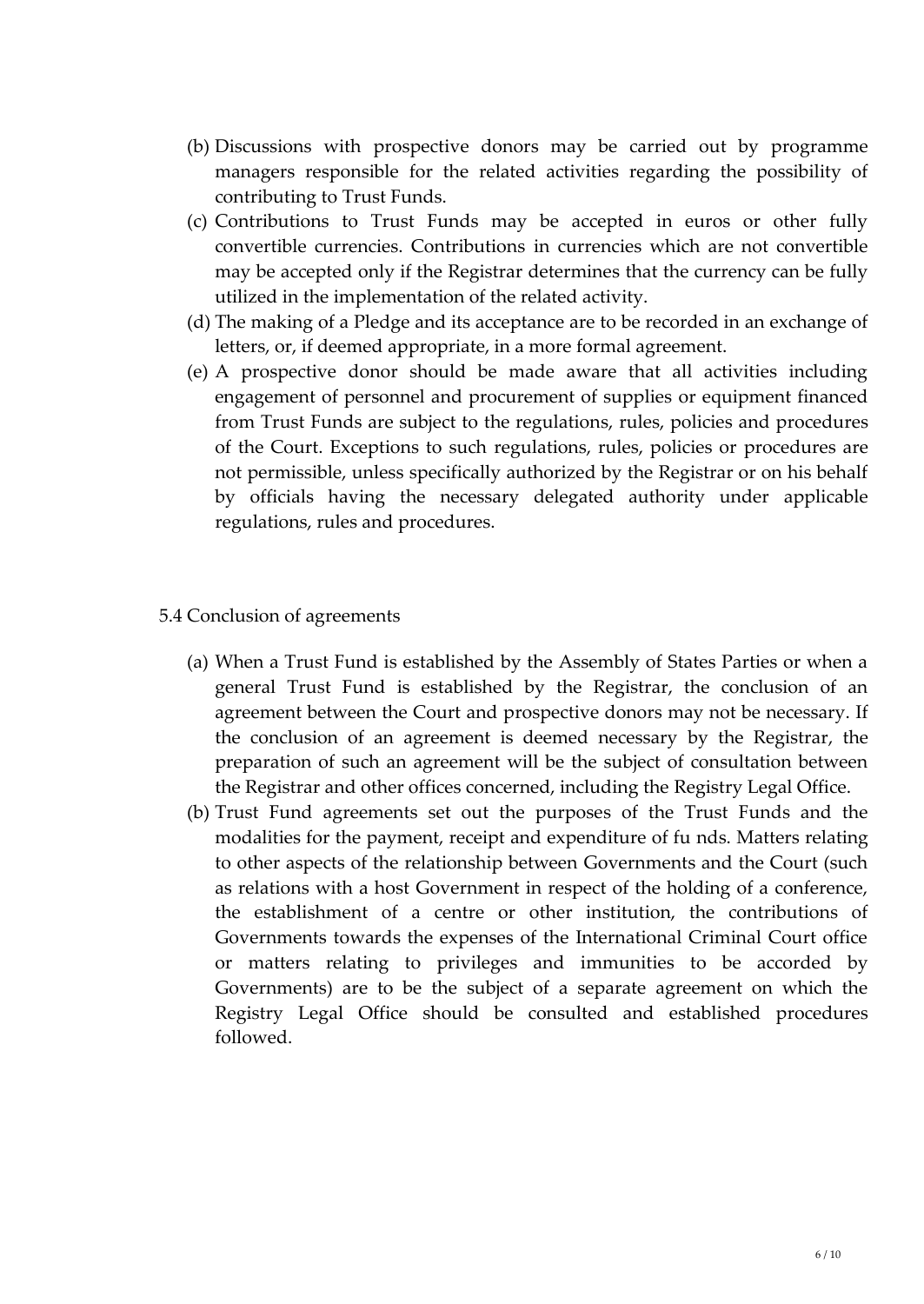5.5 Administration of Trust Funds

At the time of establishment of the fund, the Registrar shall designate an Implementing Office in respect of each general Trust Fund. That Office shall be responsible for coordinating all aspects of the work programme to be financed from the Trust Fund in question, including liaison with other offices which may be involved in executing a part of the programme.

- 5.6 Collection, custody and investment of Voluntary Contributions
	- (a) Voluntary Contributions may be recorded in the accounts only on the basis of written Pledges, duly accepted by the Court, or of receipted payments. The Registrar shall designate the banks in which the resources of a Trust Fund shall be kept.
	- (b) In accordance with Financial Regulation 9.1 and Financial Rules 109.1 and 109.4(c), financial investments of moneys standing to the credit of Trust Funds may be made by the Registrar. The resulting income shall be credited to each fund. Moneys from various Trust Funds may be consolidated for investment purposes and the interest accruing therefrom credited to the funds in proportion to the amounts invested.
- 5.7 Preparation of a Cost Plan

For all Trust Funds, the development of a Cost Plan is a prerequisite for the commencement of operations. The implementing office is responsible for the preparation of the Cost Plan. All Cost Plans for Trust Funds, including those for operational activities, must include provision for Programme Support Costs.

## 5.8 Spending authority

In accordance with Financial Rule 110.2, no commitments, obligations, or disbursements against any funds may be incurred without the written authorization of the Registrar or his duly authorized delegate. Such authorizations take the form of allotments which will be issued only after sufficient contributions have been received to meet the requirements for initial financial obligations and for any reserves which may be required by the Registrar. Spending authority will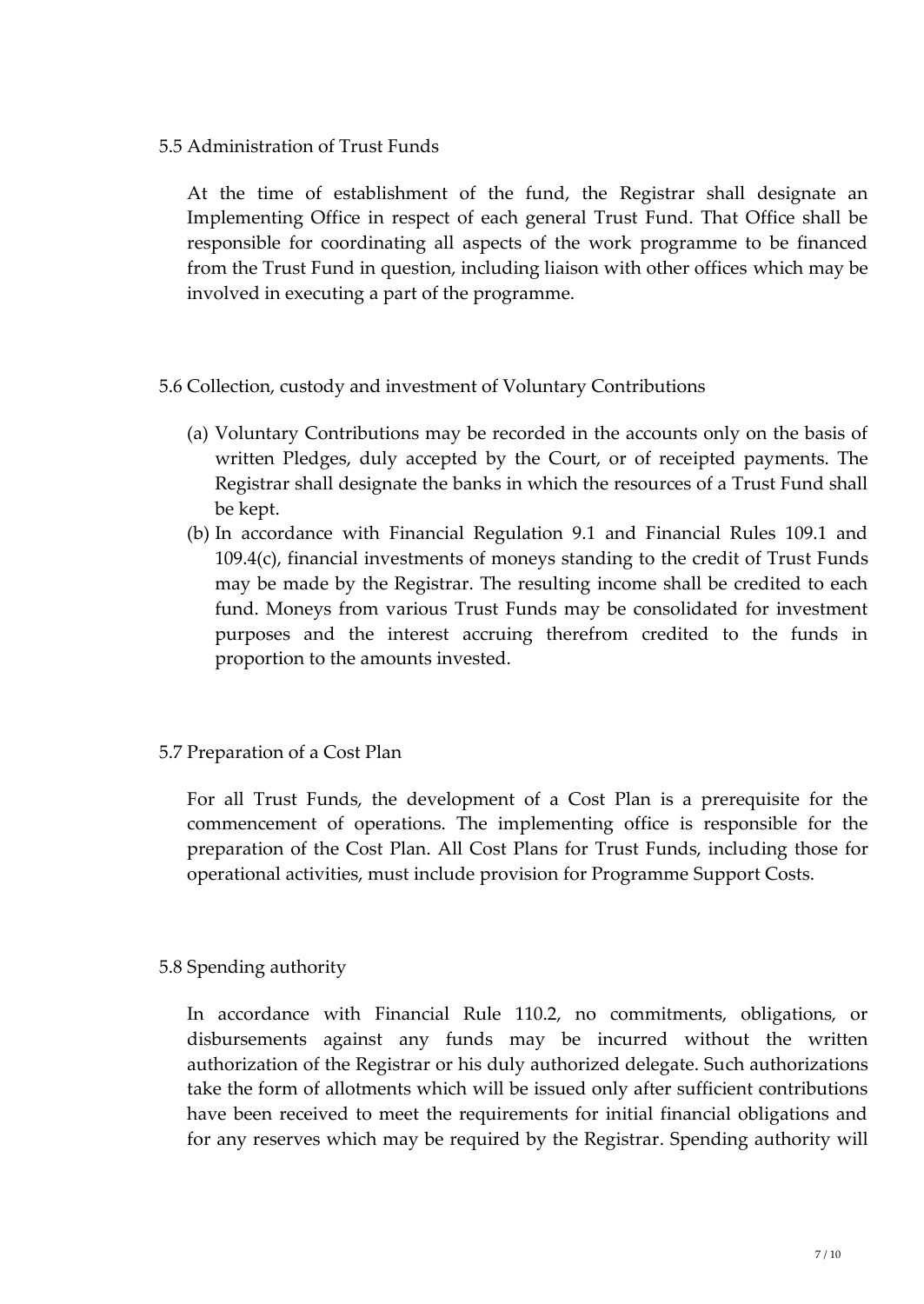be exercised by Certifying Officers, designated by the Registrar, in accordance with Financial Rule 110.3.

### 5.9 Implementation Control

It is the responsibility of the Certifying Officer to ensure that expenditures are made in accordance with existing financial and staff regulations, rules and procedures, for the purposes intended and within the limits allotted, and to draw the attention of the Registrar to any proposed commitment or expenditure which, in his or her view, is inconsistent therewith.

### 5.10 Reporting and evaluation

Substantive reports will be made by the Implementing Offices to legislative bodies and Trust Fund donors as required, in the interest of effective management, evaluation and control. All Voluntary Contributions, whether accepted or otherwise, shall be duly recorded and reported to the Assembly of States Parties by the Registrar.

## 5.11 Audit

All International Criminal Court Trust Funds are subject to audit by the Court's external auditor and by the Office of Internal Audit, under Regulation 10 of the Financial Regulations, and Financial Rule 110.1. No other additional or special audit arrangements shall be made with donors, unless the Presidency, after having sought the concurrence of the Prosecutor in respect of any matters of mutual concern, considers it to be in the interests of the Court to permit such arrangements.

## 5.12 Closure of Trust Funds

A Trust Fund may be closed only by the authority which established it or as required in its terms of reference. A Trust Fund established by the Assembly of States Parties or another legislative body may be terminated after a decision by the legislative body concerned.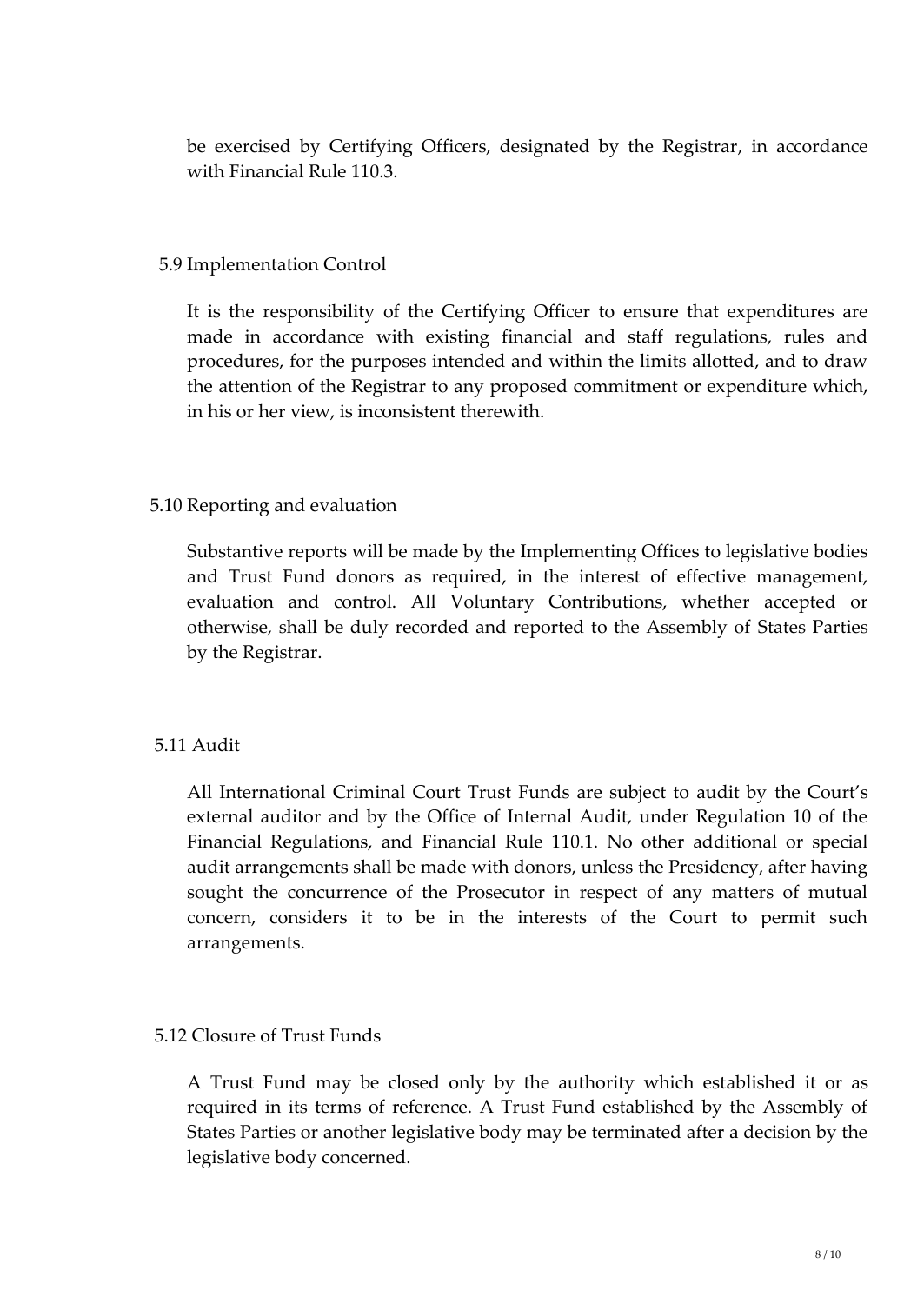- (a) Trust Funds established under the authority of the Registrar may be terminated under the terms of the Trust Fund agreement or for such reasons and at such times as the Registrar or his delegate may consider appropriate after consulting with the donor or donors.
- (b) In respect of a Trust Fund which by its terms of reference or by the terms of a special agreement provides for the disposition of any remaining balance, the Registrar or his authorized delegate shall ensure that such provisions are carried out at the time the fund is closed. Any other balance remaining at the time a Trust Fund is closed will be disposed of in a manner consistent with the purposes of the Trust Fund and with the Financial Regulations and Rules of the Court.

#### **Programme Support Costs and Reserves**

- 6.1 Reimbursement for Programme Support Costs shall be provided for in respect of all activities financed from Trust Funds. The amount of the reimbursement shall be calculated at 13% of the expenditures recorded in any financial period or any other standard percentage rate set by the Court. To the extent that the activities of a Trust Fund do not warrant the levy of full support costs, the Registrar may make exceptions to this provision. No programme support expenditure may be incurred without approval of the Registrar or his authorized delegate through an allotment advice based on a cost plan.
- 6.2 The Registrar shall establish a reserve for possible claims under any Staff Rules adopted in respect of the Court by charging against the resources of each Trust Fund a percentage of net base salary of staff financed from the Trust Fund or an equivalent amount for those consultants who are financed thereby. Such a reserve, no part of which is refundable to donors, will be retained by the Court in a pooled account.
- 6.3 There shall be established an operational reserve under the general fund, the level of which shall be determined from time to time by the Court on the recommendation of the Registrar in consultation with the Prosecutor, where appropriate. The purposes of the operational reserve shall be to guarantee the financial liquidity and integrity of the Fund, to compensate for uneven cash flows